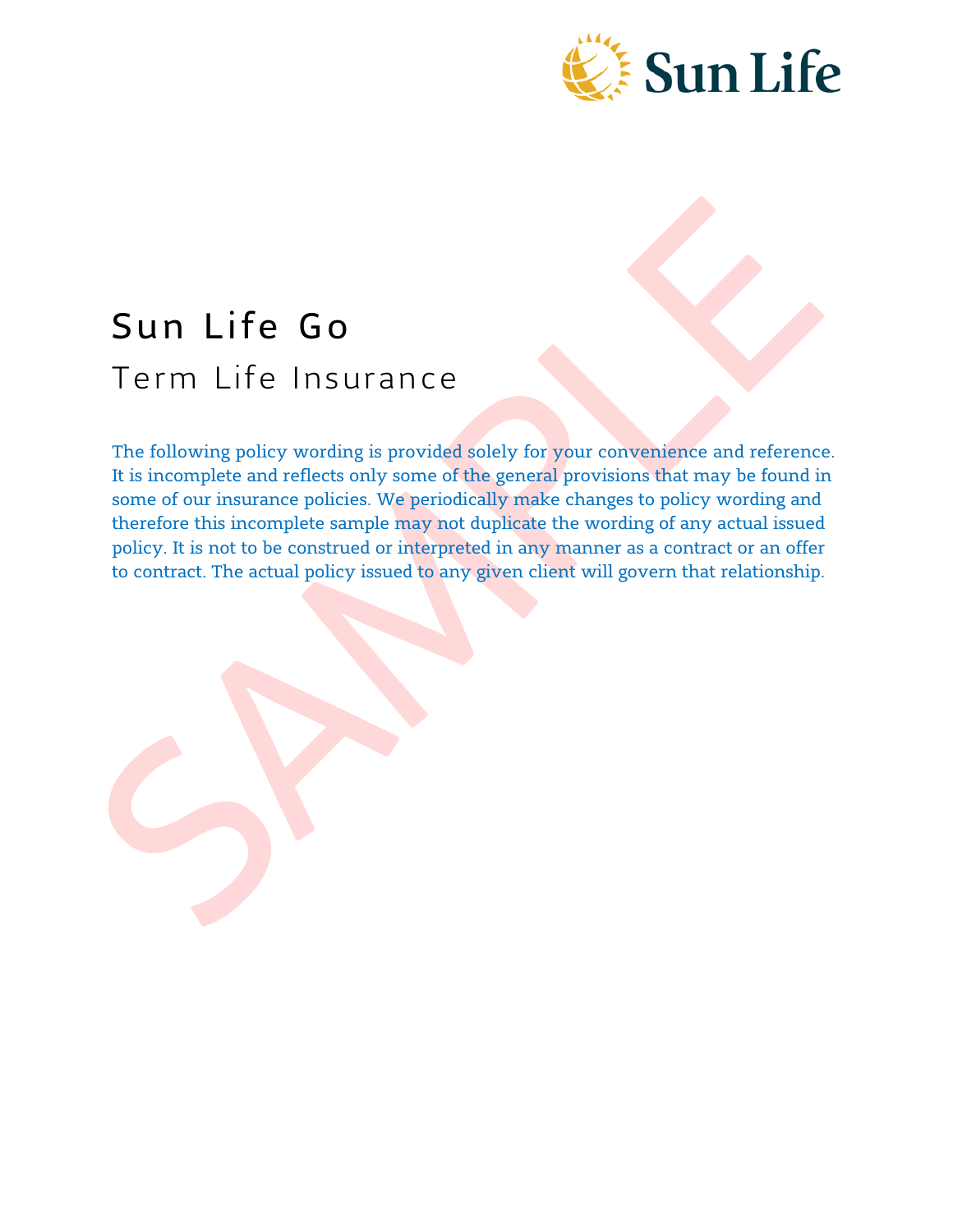Sun Life Assurance Company of Canada agrees to provide the benefits of this policy according to its terms and conditions.

In this document, *you* and *your* mean the owner of this policy. *We*, *us*, *our*, and *the company* mean Sun Life Assurance Company of Canada.

**Sun Life Assurance Company of Canada is the insurer of this product, and is a member of the Sun Life group of companies.**

Signed at Waterloo, Ontario

President and Chief Executive Officer Vice-President, Associate General Counsel Sun Life Assurance Company of Canada and Corporate Secretary

Sun Life Assurance Company of Canada

**It's important that you read your entire policy carefully.** It sets out the benefits payable and has exclusions and limitations. To help you understand insurance terms, refer to the explanations described under the heading, *Insurance terms*.

If you have any questions or want information on any of our other products or services, please contact us at:

#### **Sun Life Assurance Company of Canada**

P.O. Box 2001, Stn Waterloo Waterloo, ON N2J 0A3

1-800-669-7921

*www.sunlife.ca*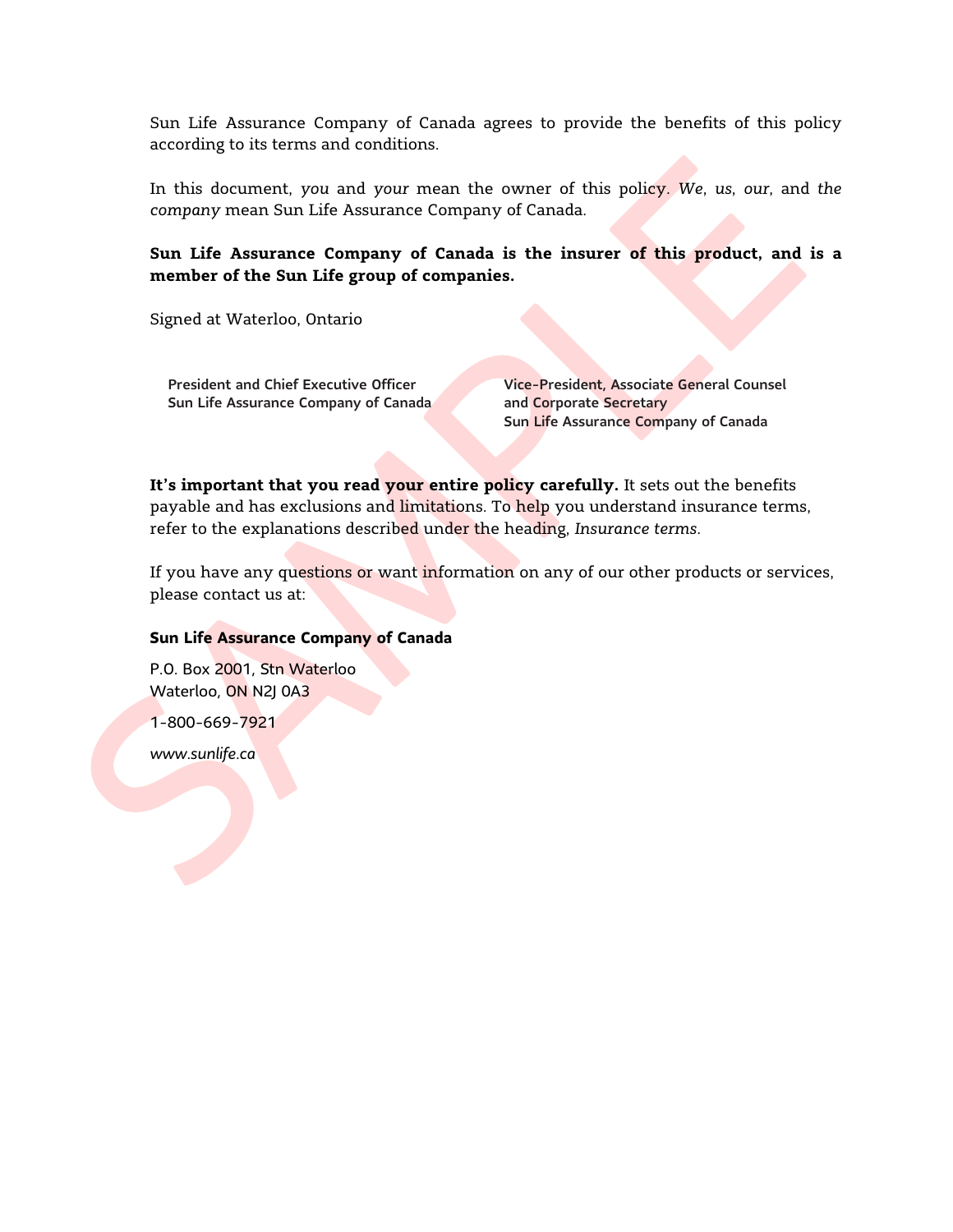# Table of contents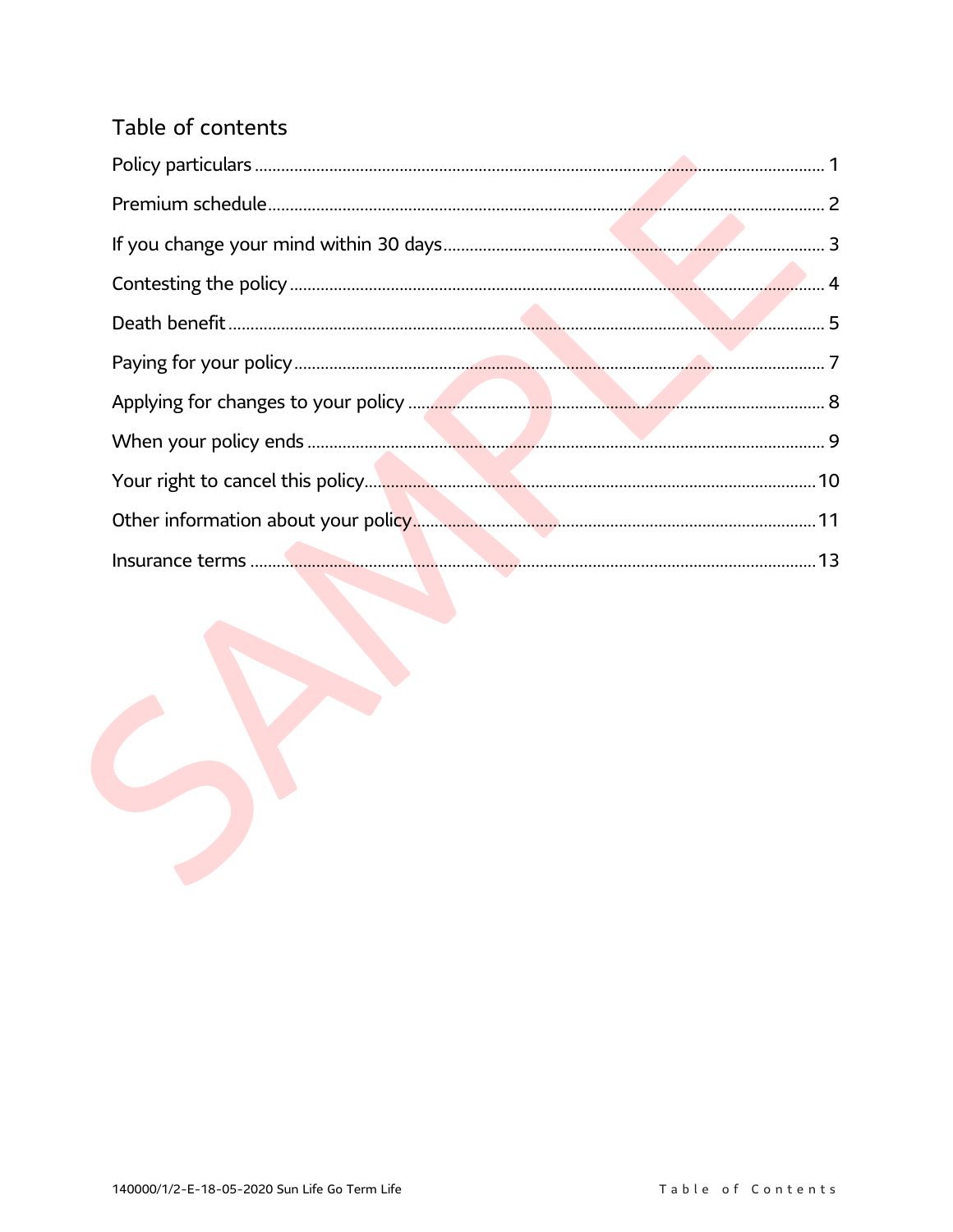# Policy particulars

| Plan:                    | Sun Life Go Term Life Insurance                                                                           |            |             |
|--------------------------|-----------------------------------------------------------------------------------------------------------|------------|-------------|
| Policy number:           | 140000/140001/140002                                                                                      | ID number: | XXXX, XXX-X |
| Policy date:             | MMMM d, yyyy                                                                                              |            |             |
| Policy anniversary date: | MMMM d, yyyy                                                                                              |            |             |
| Owner:                   | First & Last Name                                                                                         |            |             |
| Insured person:          | First & Last Name<br>born on MMMM d, yyyy                                                                 |            |             |
| Risk classification:     | Smoker or Non-Smoker                                                                                      |            |             |
| Beneficiary:             | The beneficiary is named on your application, unless you make a change<br>in writing to us.               |            |             |
| Insurance amount:        | \$XX,000 on the insured person                                                                            |            |             |
|                          | A death benefit is payable when the insured person dies, as described<br>under the heading Death benefit. |            |             |
| Renewal period:          | This policy renews in 10/20 year intervals until the date your policy ends.                               |            |             |
| Payment period:          | 10/20 policy years                                                                                        |            |             |
| Date your policy ends:   | MMMM d, yyyy                                                                                              |            |             |

This is a term life insurance policy that provides protection for a limited number of years on the insured person's life.

The *Premium schedule* on the next page describes your premium guarantee.

You are not eligible to receive policyholder dividends under this policy.

For Sun Life Go Term Life Insurance, the maximum insurance amount is \$1,000,000.

For all life insurance policies issued under policy number 140000, 140001, or 140002, the maximum insurance amount that we will pay will not exceed the aggregate limit of \$1,000,000.

You requested this policy and any documents attached, or related to it, be in English. Vous avez expressément demandé que le présent contrat ainsi que tout document s'y rapportant soient rédigés en anglais.

This *Policy particulars* page is included in and forms part of your policy. It replaces any previous *Policy particulars* page issued to you under this policy. The information contained in this *Policy particulars* page is subject to the provisions, terms and conditions of the policy.

If special exclusions apply to your coverage, the Policy Date and the coverage described in this *Policy particulars page* and Certificate of Insurance are subject to your signed Application Amendment.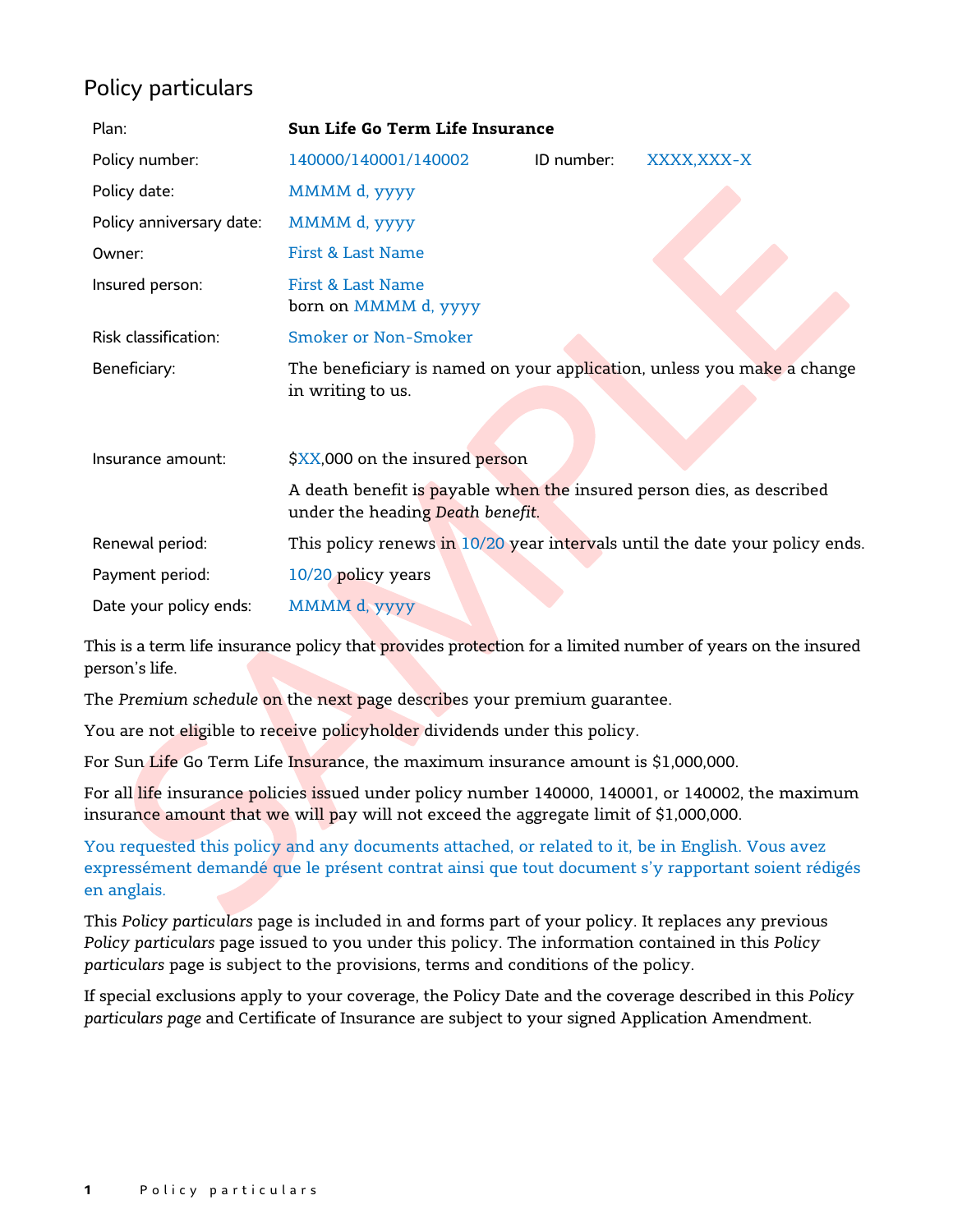## Premium schedule

You must pay all premiums and any applicable taxes for this policy by the payment due date.

Payments are due monthly on the 1<sup>st</sup> day of the month, starting on MMMM 1, yyyy.

| Policy premium:               | <b>SXXX</b> |
|-------------------------------|-------------|
| Provincial sales tax:         | \$0.00      |
| <b>Total</b> monthly payment: | <b>SXXX</b> |

This policy premium is guaranteed for 10/20 policy years while this policy is in effect.

Following the  $10/20$ <sup>th</sup> policy year from the date your policy began, we may change your policy premium every 10/20 years effective on the policy anniversary. We will give you 30 days written notice before the change is made.

As the owner, you are responsible for payment of premiums and any applicable taxes. We reserve the right to apply an administrative fee if a payment is returned.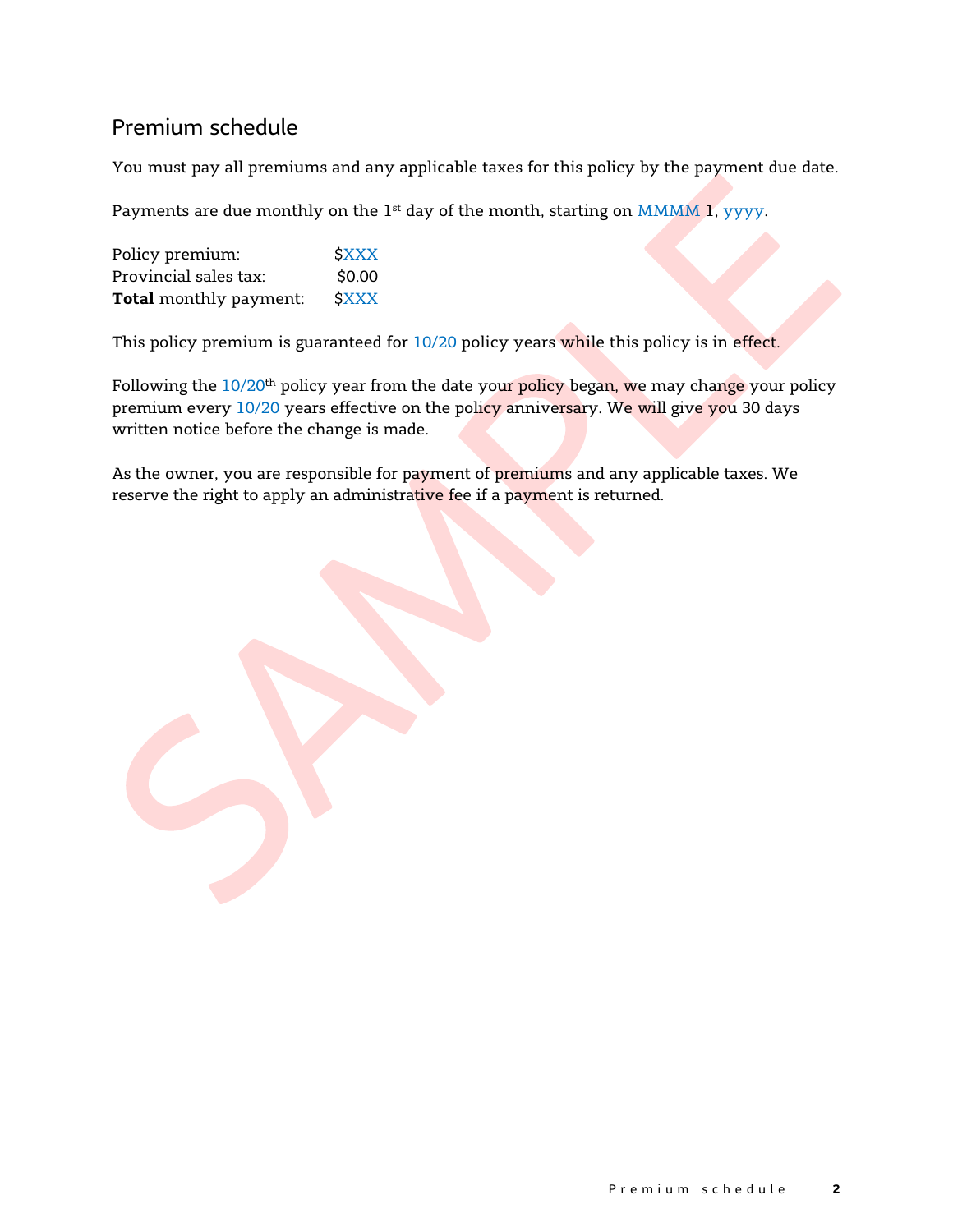## <span id="page-5-0"></span>If you change your mind within 30 days

You may send us a written request to cancel your policy within 30 days of receiving it from us.

You are considered to have received your policy 5 days after it's mailed from our office.

When we receive your written request we'll refund any amount paid. This is called rescission, and your policy will be considered void from date of issue.

Your decision to cancel your policy is your personal right. When we receive your request to cancel it, all of our obligations and liabilities under this policy end immediately. The cancellation is binding on you and any person entitled to make a claim under this policy, whether their entitlement is revocable or irrevocable.

To cancel your policy, send your request in writing to:

Sun Life Assurance Company of Canada P.O. Box 2001, Stn Waterloo Waterloo, ON N2J 0A3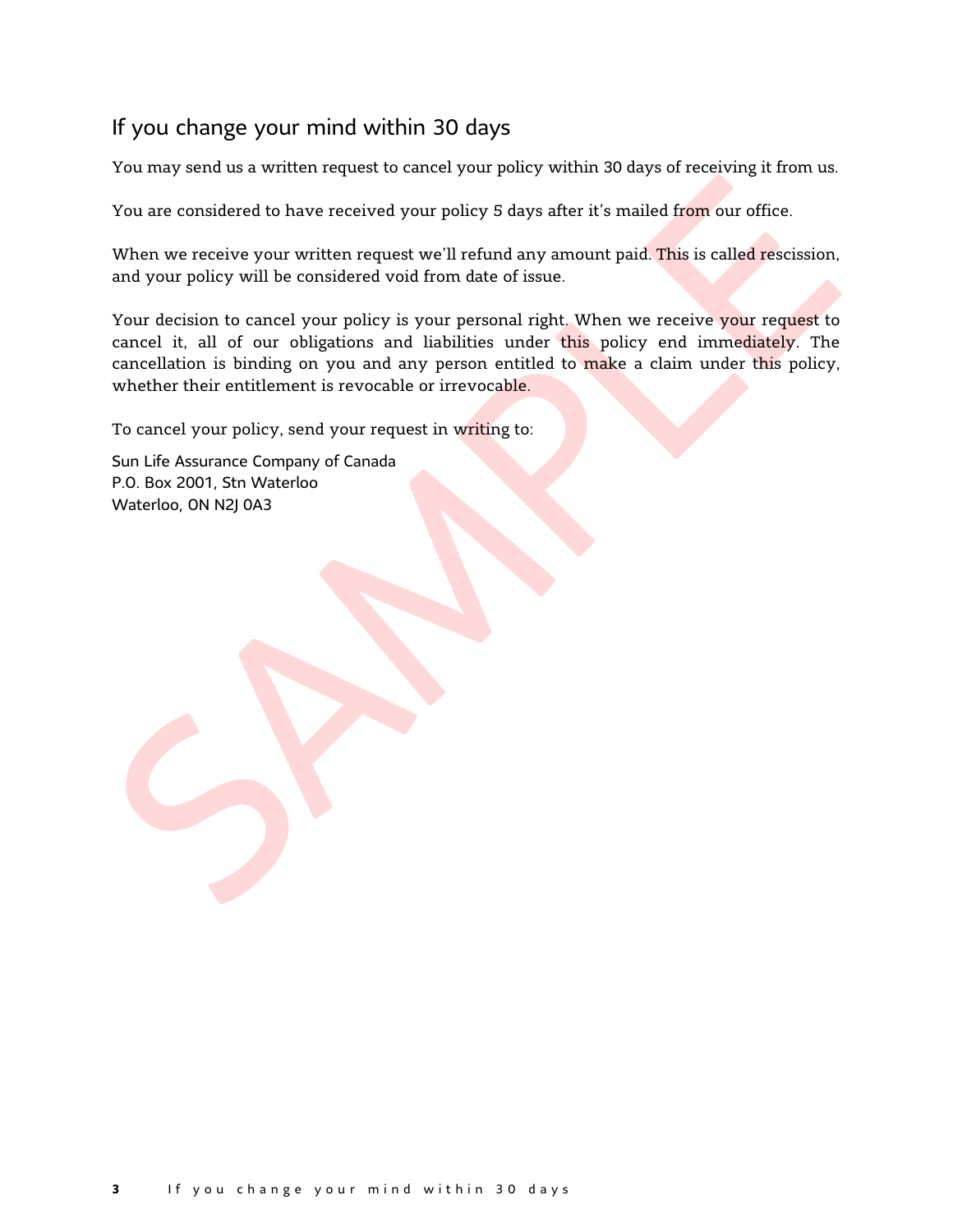# <span id="page-6-0"></span>Contesting the policy

The incontestability provisions set out in the provincial or territorial insurance legislation applicable to this policy apply.

## **Limit on contesting**

We cannot challenge the validity of the policy after it has been in effect continuously for two years from the later of the date it took effect and the date it was last reinstated. If the policy is amended to increase or change a benefit or improve a rating, we cannot challenge the validity of the amendment after it has been in effect continuously for two years from the later of the date the amendment took effect and the date the policy was last reinstated.

### **Exception to the limit on contesting**

We can challenge the validity of the policy or an amendment at any time in cases of fraud.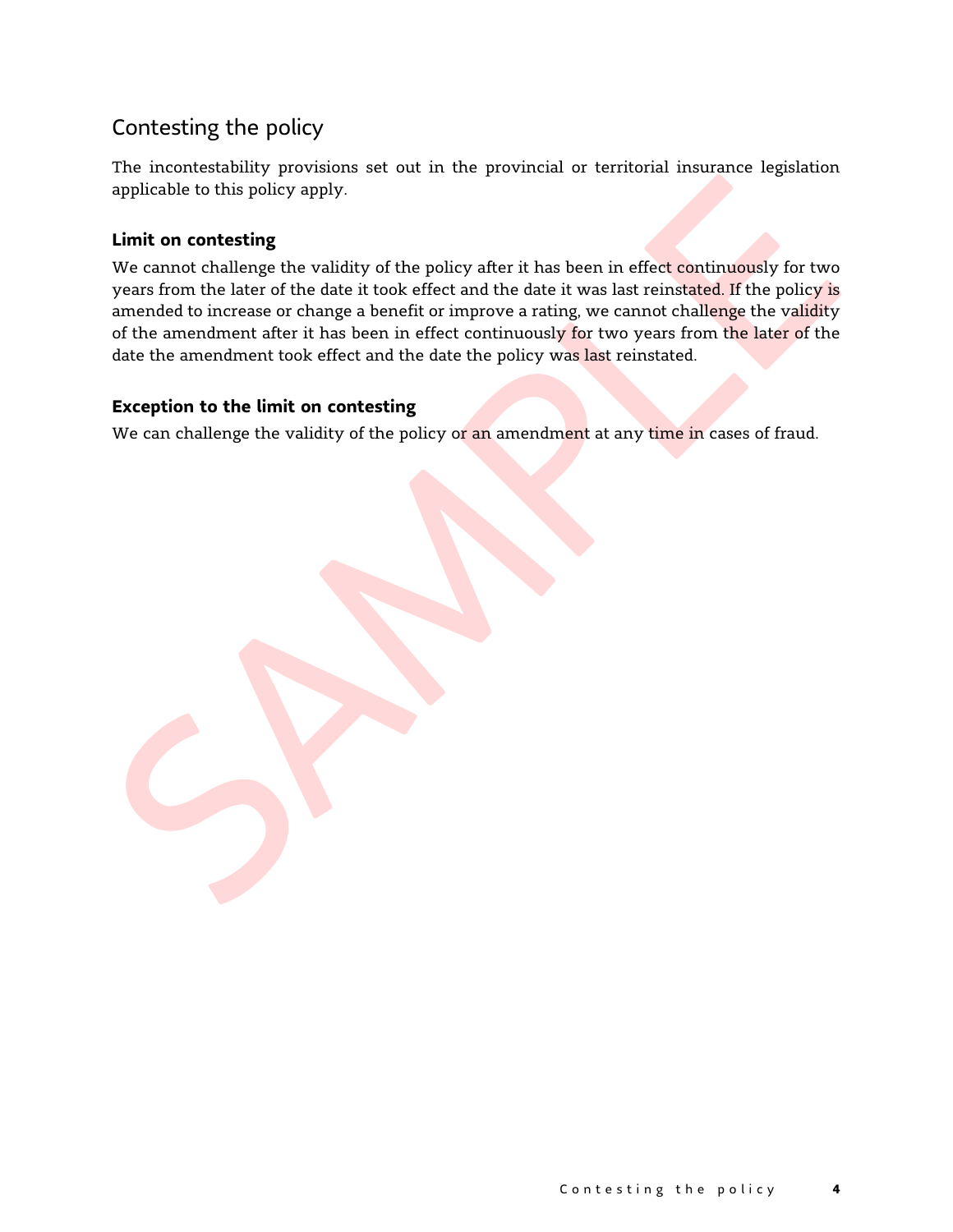# <span id="page-7-0"></span>Death benefit

We pay a death benefit to the named beneficiary for this policy when the insured person dies while this policy is in effect.

The *Policy Particulars* page shows the following information about this benefit:

- the insured person
- the insurance amount
- the renewal period, and
- the date your policy ends.

### **When we pay**

We determine the death benefit as of the date the insured person died. The amount we pay is:

- the insurance amount in effect
- **minus** any administrative fees if a premium is returned.

This policy ends on the date the insured person dies.

### **When we will not pay (exclusions)**

We will not pay the death benefit if on the date the application for insurance was submitted, the proposed insured:

- was prevented from performing their usual activities or occupation, due to illness or injury, for a period exceeding two weeks,
- has or had any signs or symptoms associated with cancer within the last 12 months,
- had suffered a stroke or a heart attack within the last 12 months, or
- was confined to a hospital, nursing home, sanitarium psychiatric facility, or any other health-related facility in the last 45 days.

These exclusions expire 90 days following the date the application for insurance was submitted.

We will not pay the death benefit if the insured person takes their own life, regardless of whether the insured person has a mental illness or understands or intends the consequences of their action(s), within two years of the later of:

- the most recent date the application for this policy was signed,
- the policy date, shown on the *Policy Particulars* page, or
- the most recent date your policy was put back into effect, if it has been reinstated.

This policy ends on the date the insured person takes their own life. Instead of paying the death benefit, we will pay an amount equal to the premiums paid for this policy **minus** any administrative fees if a premium is returned. If your policy was put back into effect, we will pay an amount equal to the premiums paid for this policy since the most recent date it was reinstated **minus** any administrative fees if a premium is returned.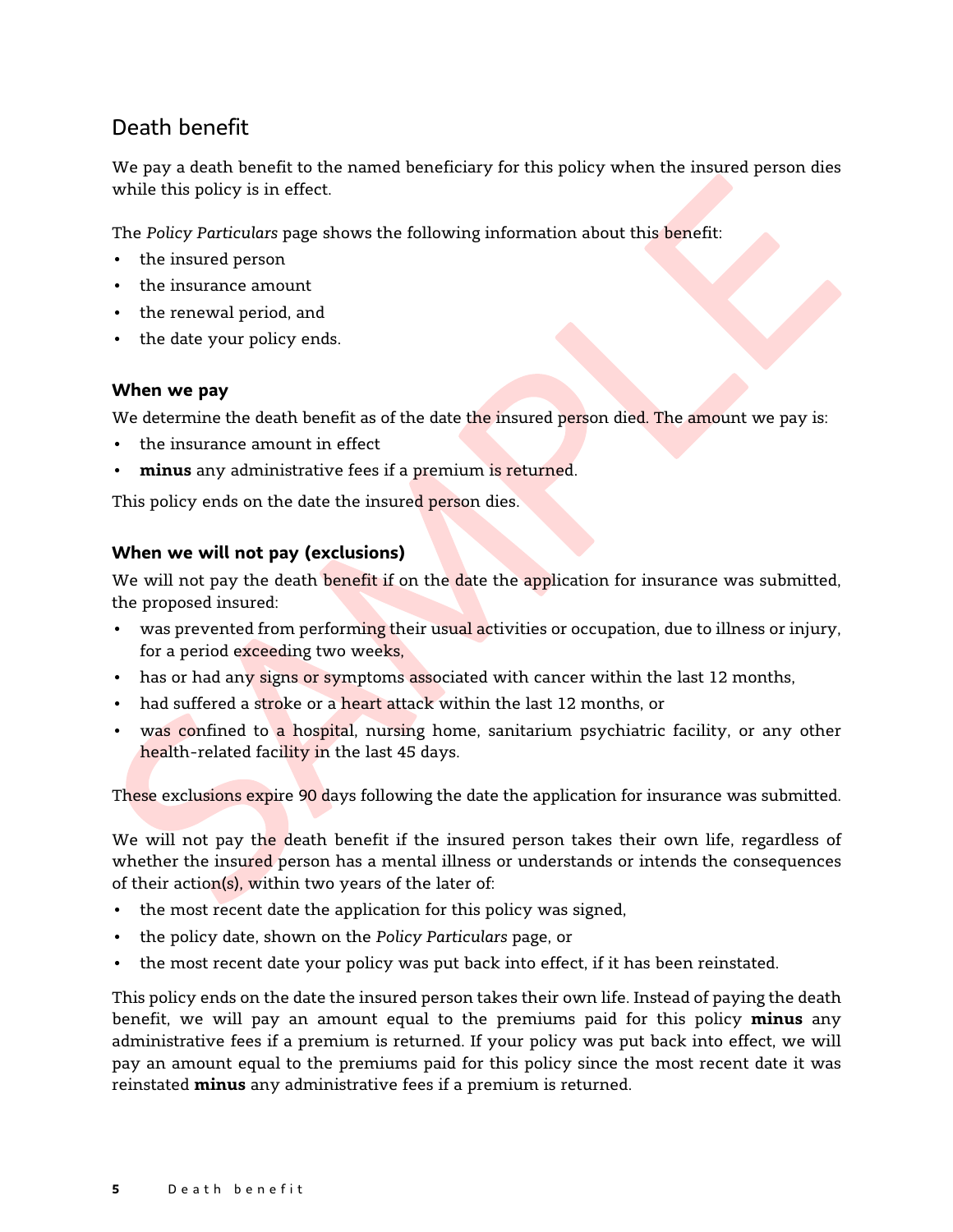If the insured person takes their own life, regardless of whether the insured person has a mental illness or understands or intends the consequences of their action(s), within two years of any policy change that increases their insurance amount, we will not pay the amount of the increase. Instead, if the benefit has been continuously in effect for at least 2 years on the date the insured person dies, we will:

- pay the death benefit that we would have paid before the increase, and
- refund the amount you paid for the increase to the benefit.

*If you replaced insurance that was issued by us*

If any insurance in this policy is the result of replacing insurance that we issued, we determine the amount payable for the part that is replacing insurance, based on the effective date of your previous insurance.

### **Making a claim**

To make a claim, call us at the toll free phone number shown at the beginning of this policy. We will send the appropriate form to be completed. The person making the claim must complete the form and give us the information we need to assess the claim, including proof that the insured person died while this policy was in effect.

Physicians may charge a fee to complete certain forms. The person making the claim is responsible for any fee.

Before we pay a death benefit, we must verify the insured person's date of birth. If the date of birth on the application is incorrect, we'll adjust the death benefit to the amount that would have been payable based on the premiums paid and the correct date of birth.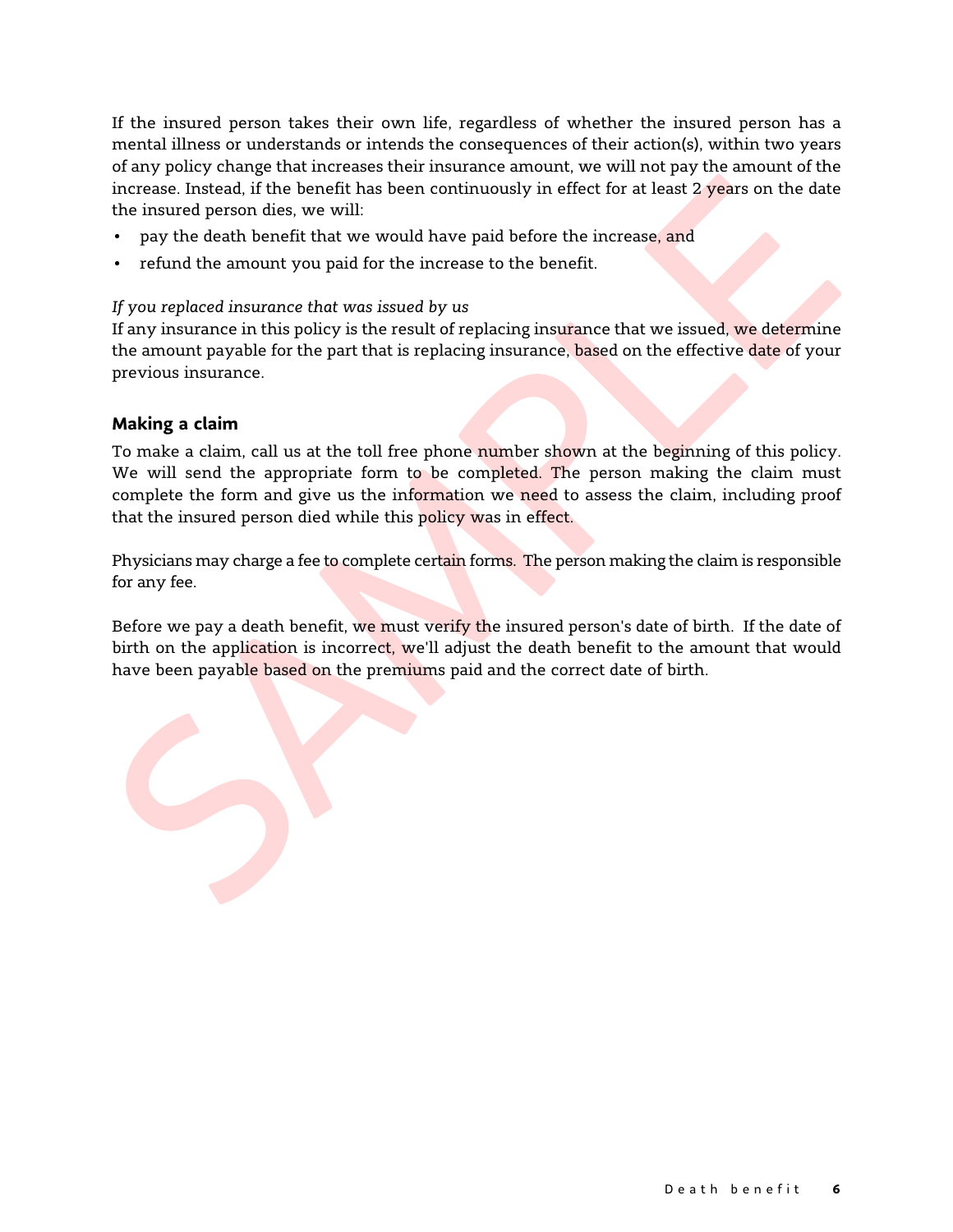# <span id="page-9-0"></span>Paying for your policy

## **Premiums for this policy**

We will provide you with the benefits described in this policy if you pay the premiums shown on the *Policy particulars* page. You must pay all premiums monthly by pre-authorized debit or credit card payment by the due date. Payments must be made to Sun Life Assurance Company of Canada.

The premium is guaranteed for the premium payment period shown on your *Policy Particulars*  page, and determined according to the gender, age and risk classification of the insured person and the insurance amount, as shown on the *Policy Particulars* page. Following the premium payment period shown on your *Policy Particulars* page, from the date your policy began, we may change your premium for the renewal period shown on your *Policy Particulars* page, effective on the policy anniversary. We will give you 30 days written notice before the change is made.

## **If premiums are not received**

If the amount you are required to pay is not paid, your policy ends 31 days after it's due. If your policy ends this way, it has lapsed.

## **Putting your policy back into effect**

We will not put your policy back into effect if you cancelled it. If your policy ended because it lapsed, you may apply to have it put back into effect if you are alive on the date the policy lapses. This process is called reinstatement.

If you want to put your policy back into effect, you must:

- apply within two years of the policy ending
- **give** us new evidence of insurability that we consider satisfactory, and
- make a payment equal to the unpaid premiums, including any administrative fees, owing from the date the policy ended up to the date it is reinstated.

We will tell you when we approve your application to reinstate your policy. If we don't approve your application, we'll refund the amount you paid when you applied.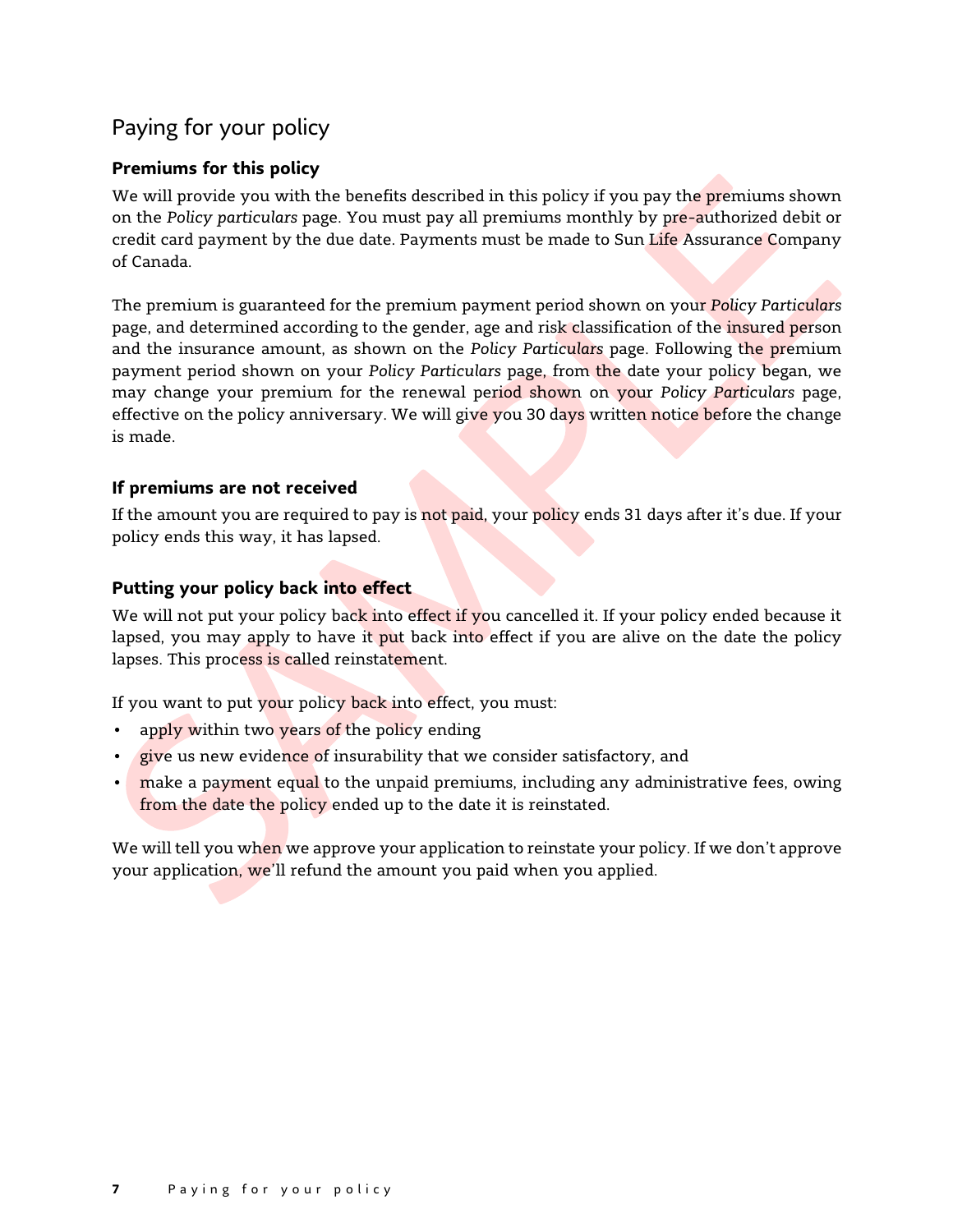# <span id="page-10-0"></span>Applying for changes to your policy

We determine the changes you may apply for and the terms and conditions of any changes made to this policy.

You may apply to:

- increase the existing insurance amount as shown on your *Policy Particular's* page, subject to our maximum limit of \$1,000,000, or
- decrease the existing insurance amount as shown on your *Policy Particular's* page, subject to our minimum limit of \$100,000.

Your application must be in a form acceptable to us. Any new insurance premiums will depend on our rules about the gender, age and risk classification of the insured person and the amount of insurance.

When you apply, you must give us new evidence of insurability we consider satisfactory. We determine the risk classification for the new insurance. The amount you are required to pay for the new insurance will be based on the rates we charge on the date you apply.

If we approve your application, the new coverage will take effect on the first day of the month following the date the new application is approved.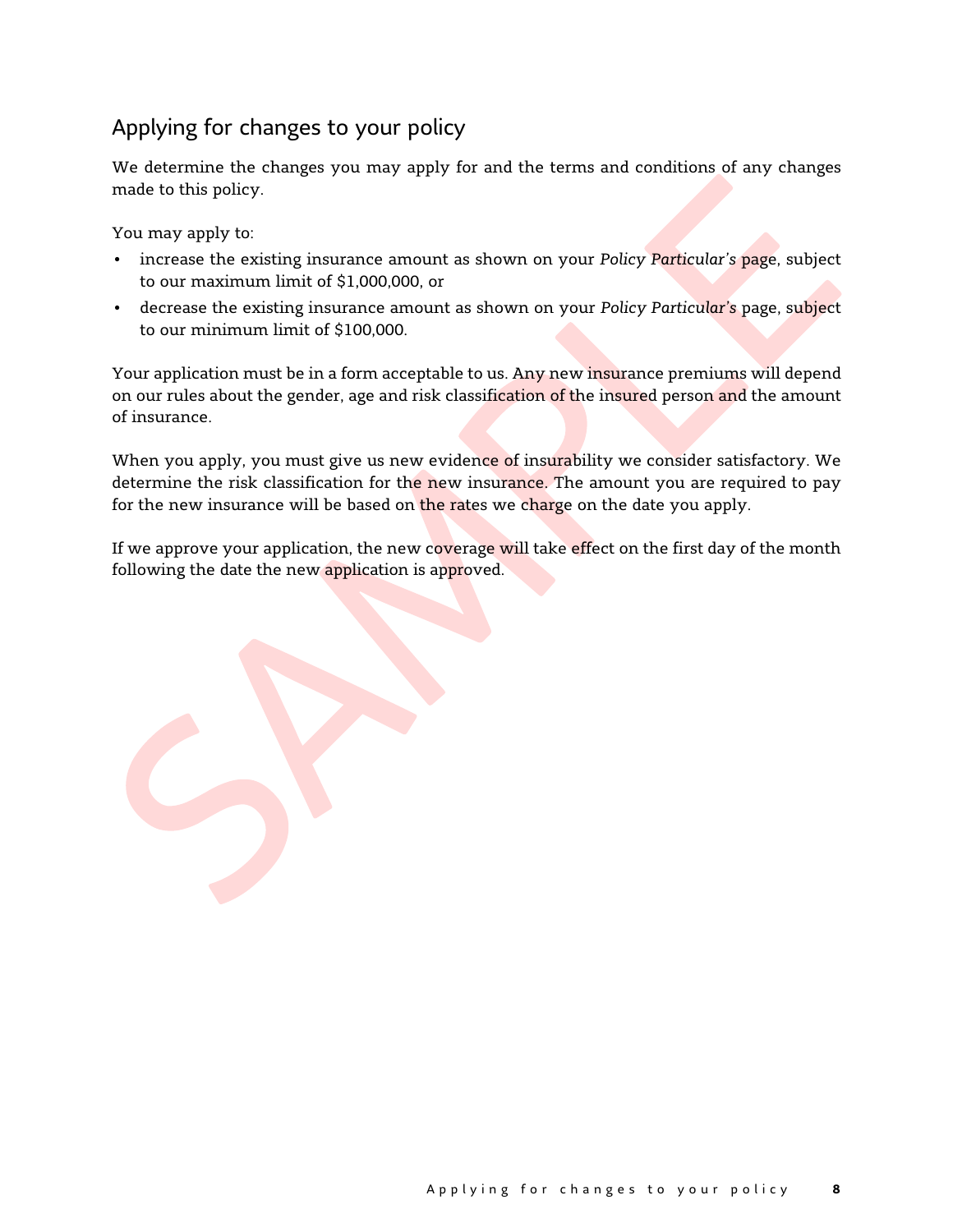# <span id="page-11-0"></span>When your policy ends

Your policy automatically ends on the earliest of:

- the policy end date shown on the *Policy Particulars* page,
- the date you stopped making premium payments as set out in the *If premiums are not received* provision,
- the date you tell us in writing to cancel it,
- the date you die, or
- the date the insured person dies.

There is no benefit payable under this policy after the date your policy ends.

**9** When your policy ends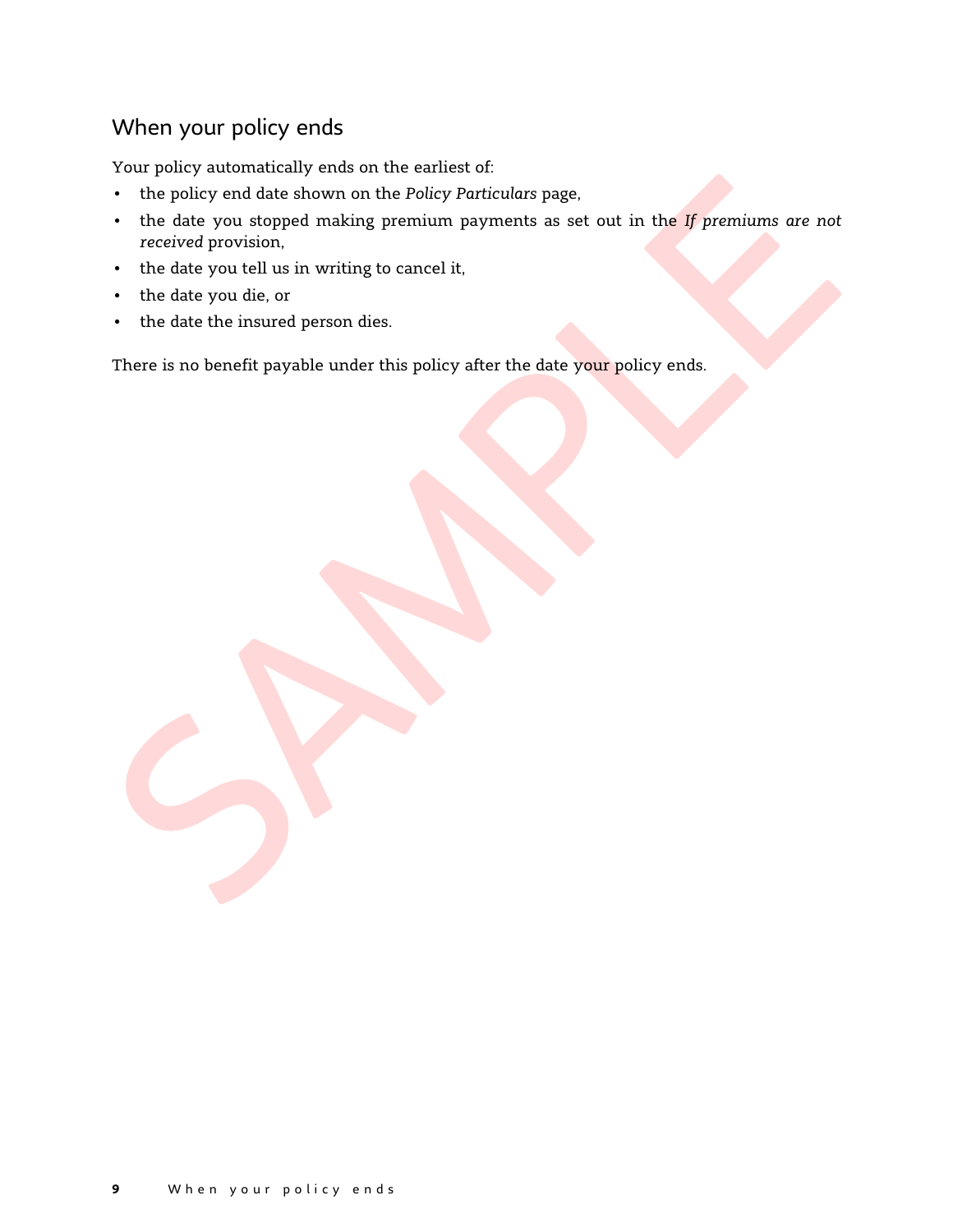## <span id="page-12-0"></span>Your right to cancel this policy

You may cancel your policy at any time. Your decision to cancel your policy is your personal right. The cancellation is binding on you and any person entitled to make a claim under this policy, whether their entitlement is revocable or irrevocable.

All of our obligations and liabilities under this policy end immediately on the date we receive your request to cancel your policy or on any later date you indicate in your request.

To cancel your policy, send your request in writing to:

Sun Life Assurance Company of Canada P.O. Box 2001, Stn Waterloo Waterloo, ON N2J 0A3

If you apply to cancel your policy within the first 30 days of receiving it from us, we will treat this as a rescission. This is described under the heading, *If you change your mind within 30 days*.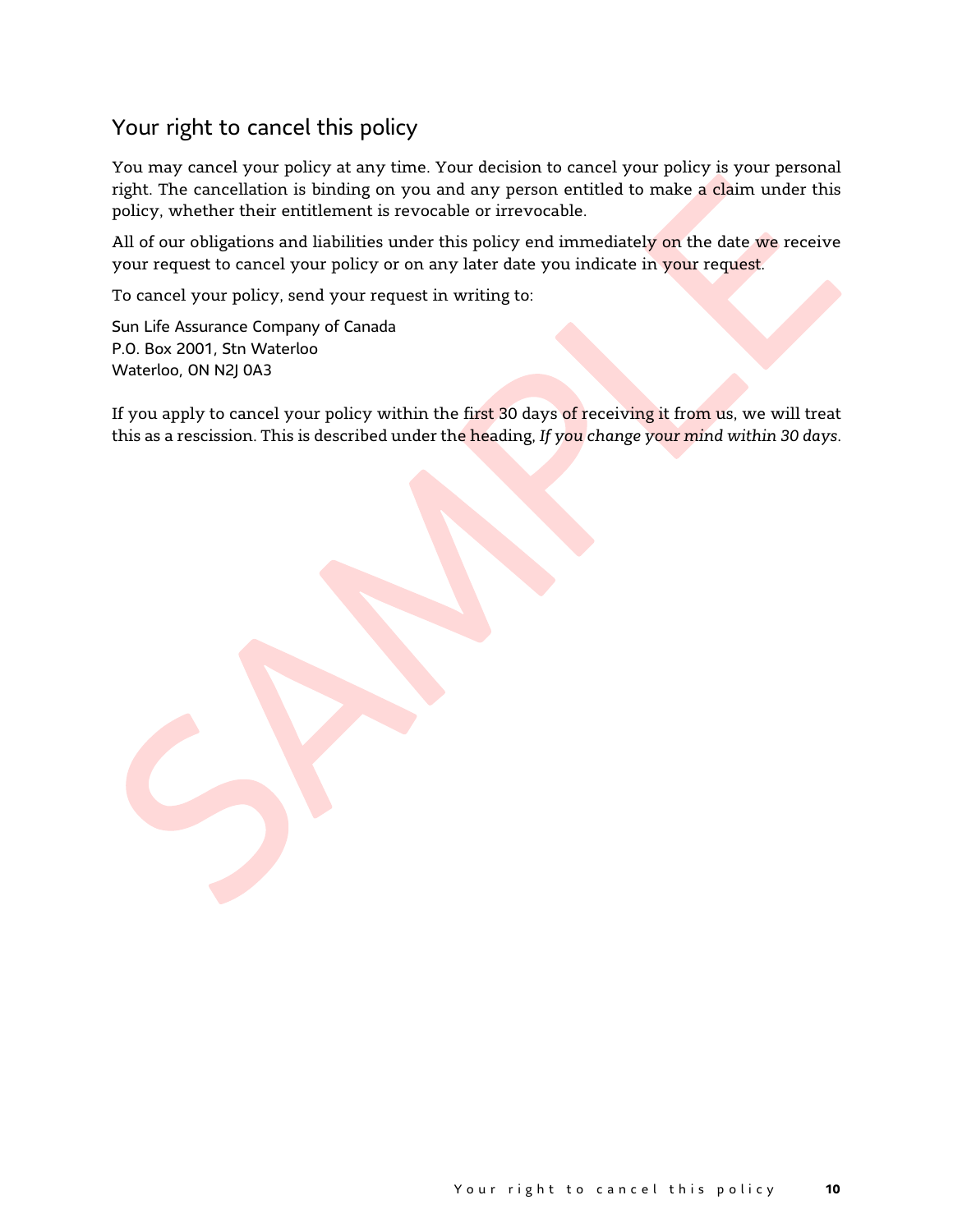## <span id="page-13-0"></span>Other information about your policy

#### **Information about our contract with you**

Once your policy is in effect, the following documents make up our entire contract with you:

- your application for insurance, including any evidence of insurability,
- the *Policy particulars* page, and
- this policy, including any amendments.

## **THIS DOCUMENT CONTAINS IMPORTANT INFORMATION ABOUT YOUR INSURANCE. PLEASE KEEP IT IN A SAFE PLACE.**

All of our obligations to you are contained in the documents described above. Any other document or oral statement does not form part of this contract. This policy or any part of this policy may not be amended or waived except by a written amendment signed by two authorized signing officers of the company.

#### **Time limit for recovery of insurance money**

#### *Limitation period for Ontario:*

Every action or proceeding against an insurer for the recovery of insurance money payable under the contract is absolutely barred unless commenced within the time set out in the *Limitations Act, 2002*.

#### *Limitation period for any other province:*

Every action or proceeding against an insurer for the recovery of insurance money payable under the contract is absolutely barred unless commenced within the time set out in the *Insurance Act*  or other applicable legislation of your province or territory.

#### **Currency of this policy**

All amounts of money referred to in this policy are in Canadian dollars.

### **Transferring your policy (assignment)**

You may be able to transfer your rights under this policy to someone else by assigning the policy. We are not responsible for ensuring that the assignment of your policy is legally valid. If you transfer this policy, send a notice of the assignment to:

Sun Life Assurance Company of Canada P.O. Box 2001, Stn Waterloo Waterloo, ON N2J 0A3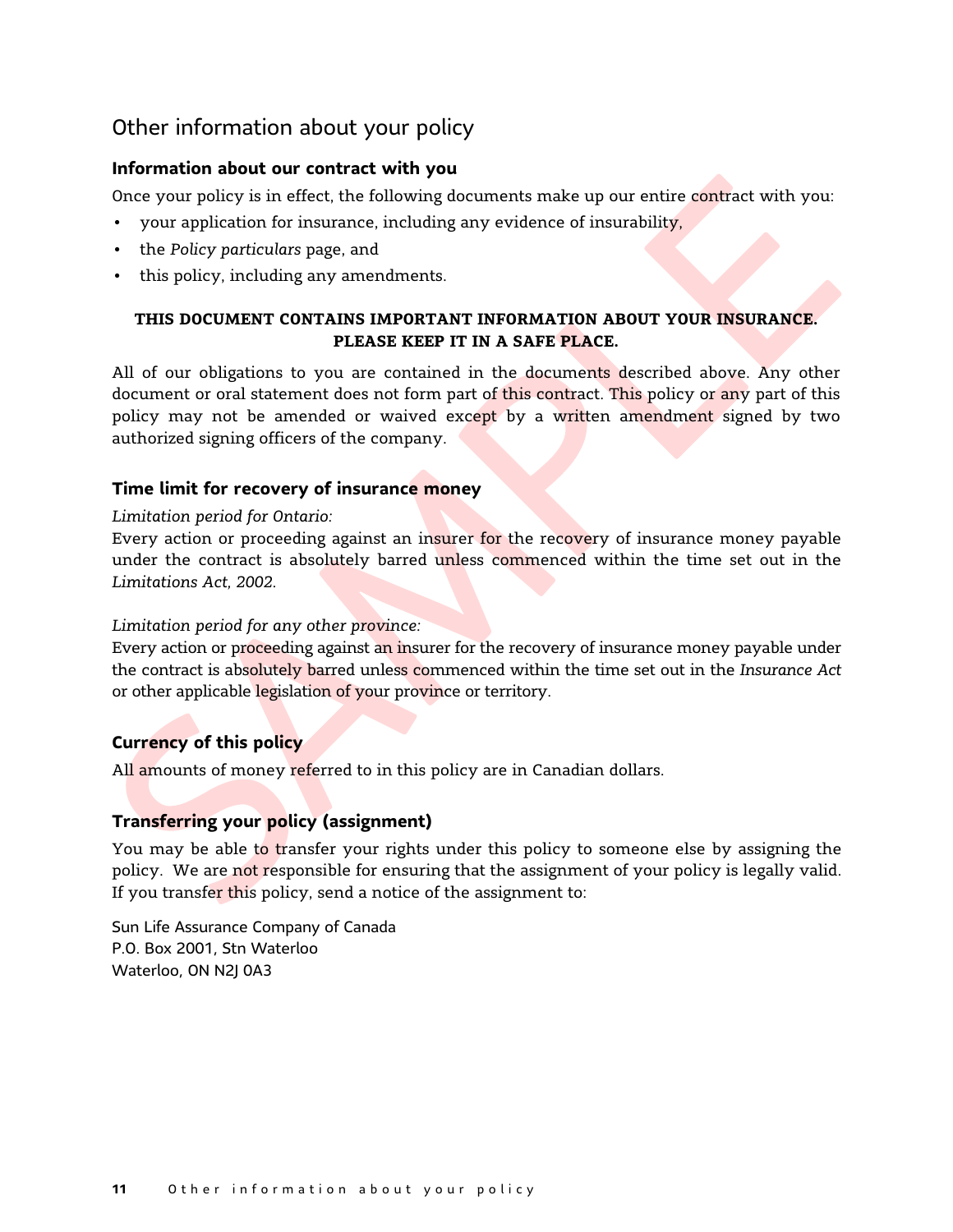#### **Non-recourse premium financing**

If you assign this policy at any time, either under a collateral assignment or absolute assignment, or grant a hypothec on it under a deed of hypothec for the purposes of non-recourse premium financing or another similar financing structure, we may void this policy. If we void this policy, all our obligations end effective on the date you assigned or granted a hypothec on it. No benefit is payable, and we have the right to keep all premiums paid.

Non-recourse premium financing is an arrangement where an entity enters into a lending agreement with a policy owner where the entity (lender) agrees to pay the premiums for the policy directly to the insurer. The policy owner collaterally assigns the policy to the lender or grants a hypothec on it as security for the loan. The loan agreement typically provides that the loan is repaid when the insured person dies. The arrangement is called non-recourse because the lender cannot sue the policy owner if the loan is not repaid.